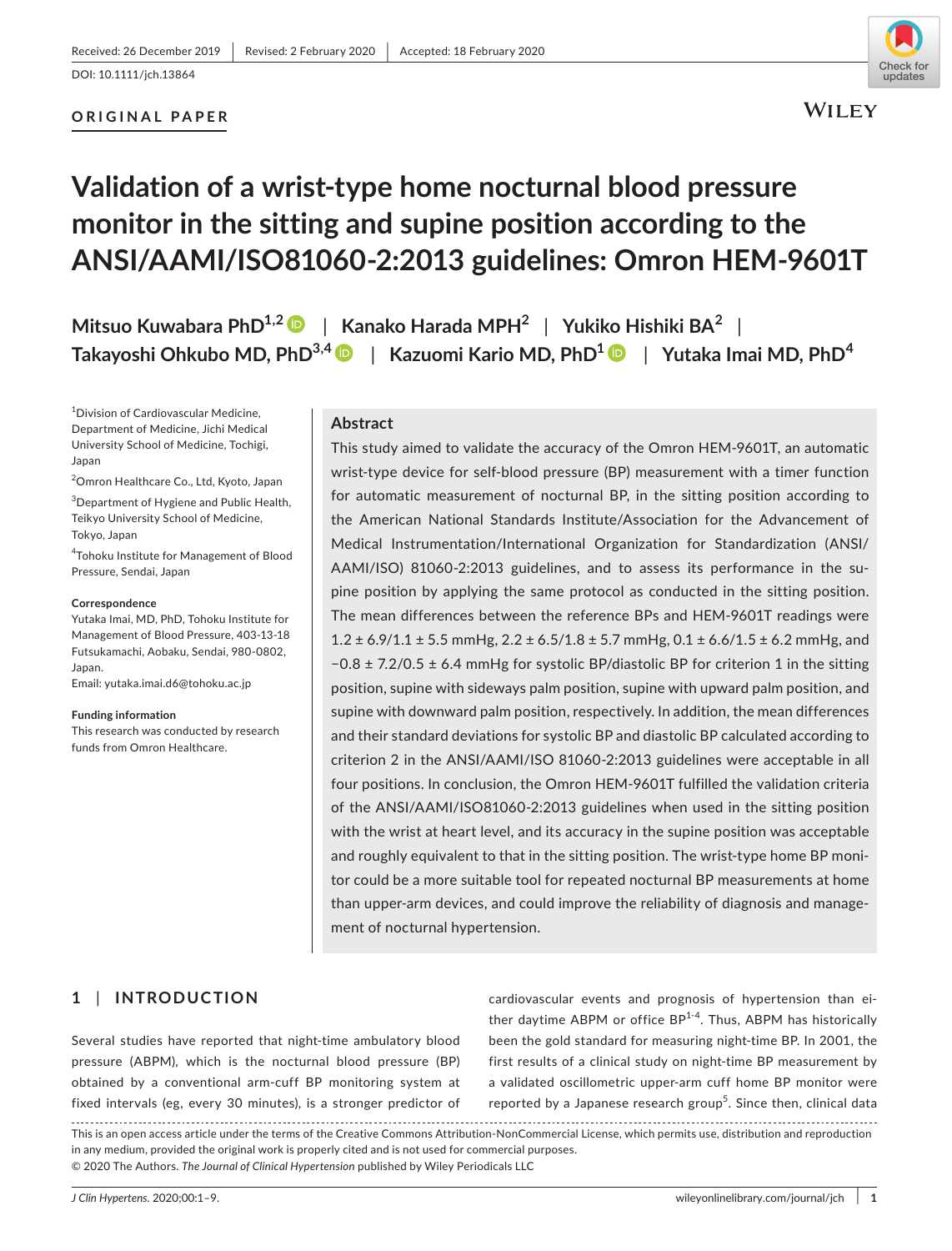on nocturnal BP measurement by home BP monitoring have been accumulating globally<sup>6,7</sup>. Several studies have reported that the BP level of home nighttime BP measured by a home BP monitor is comparable to that of nighttime BP measured by  $ABPM^{8-13}$ , and the home BP monitor and ABPM measurements show similar associations with target organ damage<sup>9,12,13</sup>. Recently, Kario et al. first demonstrated that nighttime systolic BP (SBP) obtained using a home device is a predictor of cardiovascular disease (CVD) events, independent of in-office, and morning in-home SBP measurement in patients with a history of or risk factors for  $CVD^{14}$ . Based on these results, it is expected that nocturnal home BP measurements could be a reliable and practical alternative to ABPM for the evaluation of BP during sleep<sup>15</sup>. However, miscellaneous issues related to nocturnal BP measurement by an upper-arm cuff home BP monitor remain to be addressed.

One major issue is that the accuracy of BP measurement by an upper arm-cuff device during sleep might be adversely affected by the increased arousal and wakefulness induced by cuff inflation<sup>16</sup>. In addition, upper-arm cuff inflation could lead to decreasing sleep quality due to disturbance of sleep<sup>17-19</sup>. To overcome this problem, there has been demand for a reliable wrist-cuff-type BP measurement device, since such a device would presumably cause less discomfort and muscle compression, and thus would be preferable for daily nocturnal BP monitoring<sup>20</sup>. Imai et al. were the first to develop a wristtype home nocturnal BP monitor (Omron HEM-6310F-N; Omron Healthcare; not yet on the market) and demonstrated based on a questionnaire administered to their participants that the wrist-type cuff-based device provided information on BP throughout the night with less sleep disturbance and discomfort compared to an upper arm cuff-based device<sup>21</sup>. However, in the same study they also found that the SBP and diastolic BP (DBP) values obtained in the supine position using the wrist-cuff device were higher than those obtained using the arm-cuff device by 5.6 and 6.4 mmHg, respectively.<sup>21</sup>

Meanwhile, we developed another wrist-type home BP device which has a timer function for automatic nocturnal BP measurement (Omron HEM-9600T; Omron Healthcare; not yet on the market), and conducted validation studies for the device in the sitting position with the wrist at heart level, the supine with sideways palm position, the supine with upward palm position and the supine with downward palm position<sup>22</sup> according to the American National Standards Institute/Association for the Advancement of Medical Instrumentation/ International Organization for Standardization  $(ANSI/AAMI/ISO) 81060-2:2013$  guidelines<sup>23</sup>. We experienced a similar problem—namely, that the SBP and DBP values obtained by the wrist-type device in the supine with sideways palm position were higher than those measured by a mercury sphygmomanometer by 6.6 and 5.5 mmHg, respectively. Consequently, only the sitting position and supine with downward palm position fulfilled the validation criteria of the ANSI/AAMI/ISO81060-2:2013 guidelines. We therefore developed a new wrist-type home BP device with a timer function for automatic nocturnal BP measurement (Omron HEM-9601T; Omron Healthcare) (Figure 1) and algorithms for both the sitting and supine positions, and improved the cuff. The purpose of this study was to



**FIGURE 1** The Omron HEM-9601T wrist-type nocturnal home BP monitor

validate the performance of the HEM-9601T in the sitting position with the wrist at heart level according to the ANSI/AAMI/ISO81060- 2:2013 guidelines. In addition, to assess the performance of the Omron HEM-9601T in the supine position, the wrist device was tested in the supine with sideways palm position, the supine with upward palm position and the supine with downward palm position according to same protocol as used for the sitting position, since there is currently no established validation protocol for the supine position.

## **2** | **MATERIALS AND METHODS**

#### **2.1** | **Features of the Omron HEM-9601T**

The Omron HEM-9601T is an automatic oscillometric device for measuring BP at the wrist, with a SBP range of 60–260 mmHg, DBP range of 40–215 mmHg and pulse rate (PR) range of 40–180 beats per min. The device measures SBP, DBP, and PR during the cuff-inflation period. The cuff is inflated automatically by an electric pump and then deflated by a mechanical valve. The cuff can be used for wrist circumferences in the range 13.5–21.5 cm. The device has a timer function for automatic BP measurement during sleep. After entering nocturnal BP measurement mode by pushing the "NIGHT" button of the device (see Figure 1), BP measurements are automatically started using preset time points according to different timer functions: a fixed time function (eg, 2:00 am, 3:00 am), a time-interval function (eg, every 30 minutes in the manner of ABPM), and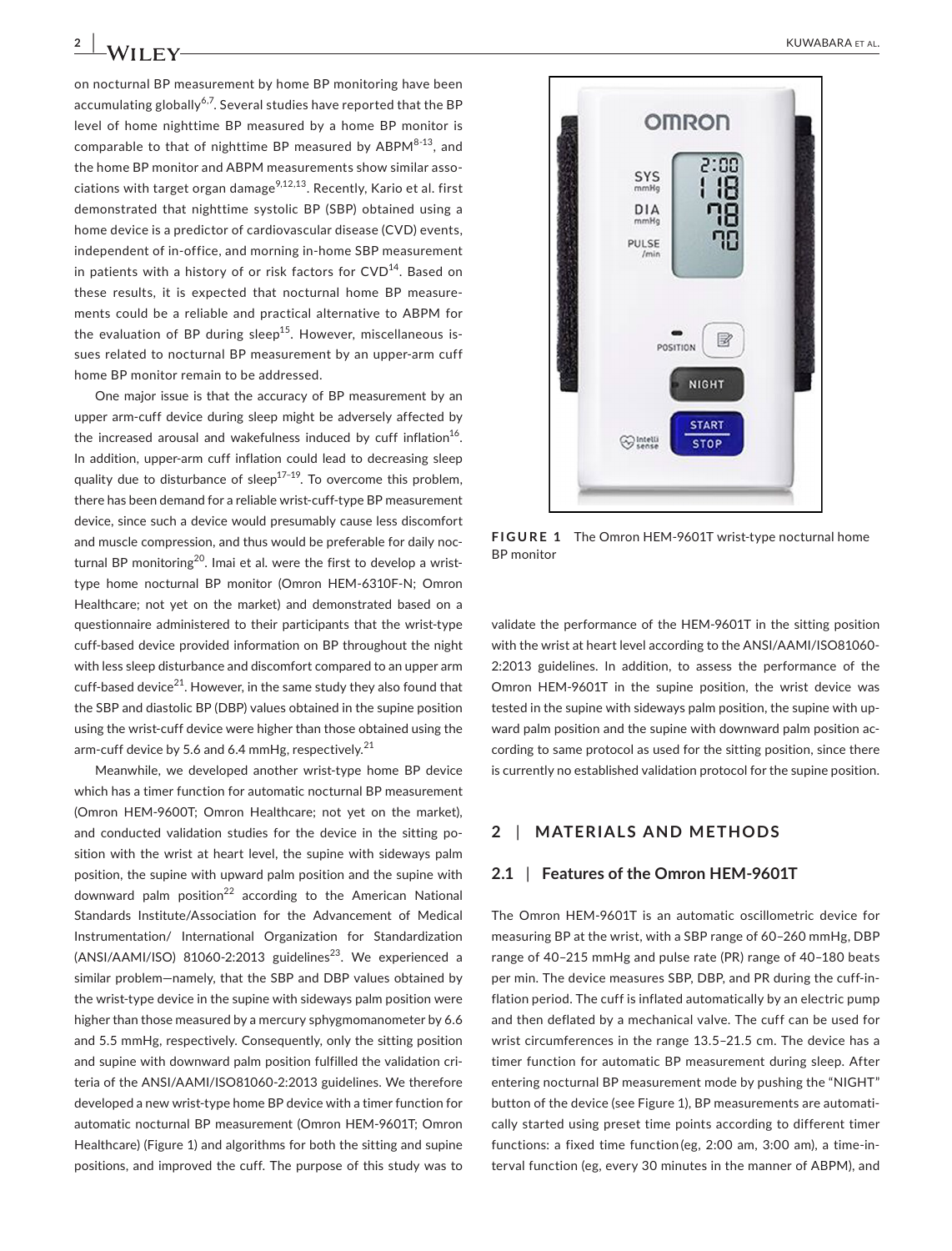a timer function providing BP measurements relative to the user's bedtime (eg, at 2, 3, and 4 hours after the user goes to bed).

# **2.2** | **Development of novel technology for the HEM-9601T**

Because we expected that the accuracy would be higher in the supine position, we newly developed an algorithm to determine SBP and DBP in the supine position. We optimized the parameters of this algorithm by using a dataset of SBPs and DBPs measured by a mercury sphygmomanometer at the upper arm in the supine position and those measured by the Omron HEM-9601T in the supine position with the participant's wrist at heart height level. The device determines SBP and DBP by using the algorithm for the supine position if the BP measurement is initiated in nocturnal BP measurement mode. In contrast, in normal BP measurement mode the device determines SBP and DBP by using the conventional algorithm for the sitting position; the normal BP measurement mode is activated by pushing the "START/ STOP" button of the device (Figure 1). In addition, the HEM-9601T has a bladder with a two-layer structure, known as a "Sigma cuff" structure (Figure 2), and the cuff is "pre-formed" with a plastic curler inside.

### **2.3** | **Participant selection**

The study design, approved by the Institutional Review Board (approval no. IRB-1926), was organized by Omron Healthcare together with physicians from institutions unaffiliated with Omron Healthcare. All participants in this study were Japanese who were recruited as volunteers. All of them provided their written informed consent to participate in the study. The inclusion criterion was age  $\geq 20$  years. The exclusion criteria were arrhythmias based on the interview sheet, a DBP with an unclear Korotkoff sound, a wrist circumference smaller than 13.5 cm, and a wrist circumference larger than 21.5 cm.

#### **2.4** | **Sitting and supine measurement procedures**

In the supine position, we evaluated the device under three different conditions—that is, with the sideways palm position, upward palm position, and downward palm position. As a matter of course, the wrist will each rotate 90 degrees when the palm is rotated from upwards to sideways and another 90 degrees when the palm rotates from sideways to downward. The validation studies in the sitting position with the palm upward and the wrist at heart level, and in the supine with the sideways palm position were performed on the first day for each participant. The validation studies in the supine with the upward palm position and the supine with the downward palm position were performed on the second day for each participant. In the validation study of the sitting position, participants were seated in a quiet room at a comfortable room temperature, with their back supported, their legs uncrossed, and their measurement arm supported at the heart level. The participant's arm was supported with pillows in order to keep the wrist at the heart level and the arm relaxed during BP measurement. In all the supine-position studies, participants were lying on a bed in a relaxed position with their arms lying comfortably at their sides, and their wrists on the bed; in other words, the wrist was not adjusted to heart height level. In each study, the BP measurements were started after a 5-min rest.

### **2.5** | **Blood pressure measurements**

The device was validated on the same arm, using the sequential method described in the ANSI/AAMI/ISO 81060-2:2013 guidelines. The manufacturer (Omron Healthcare) provided standard production device models for the sitting and supine studies. The validation team consisted of two nurses and one supervisor, who were hired by the manufacturer. The nurses were experienced in performing BP measurements and were trained by the British and Irish Hypertension Society online program [\(http://www.bihsoc.org\)](http://www.bihsoc.org). The wrist circumference was measured. All measurements in the sitting position were made on the left wrist at the heart level. All measurements in the supine position were made on the arm on the bed. For the BP measurement by the HEM-9601T, in the validation study in the sitting position, SBP and DBP were determined by using the algorithm for the sitting position. On the other hand, SBP and DBP were determined by using the algorithm for the supine position in the validation studies in the supine positions. For the BP measurement by a mercury sphygmomanometer, two observers simultaneously measured BP using a Y tube and a calibrated mercury sphygmomanometer. SBP



**FIGURE 2** Cross-sectional diagram of a conventional cuff with a single-layer bladder (A) and the Sigma cuff with a two-layer bladder (B). In the case of the Sigma cuff, the flat section length of arterial occlusion is greater than in the conventional cuff due to the two-layer bladder structure, which would lead to more adequate sensing of the cuff pressure pulse wave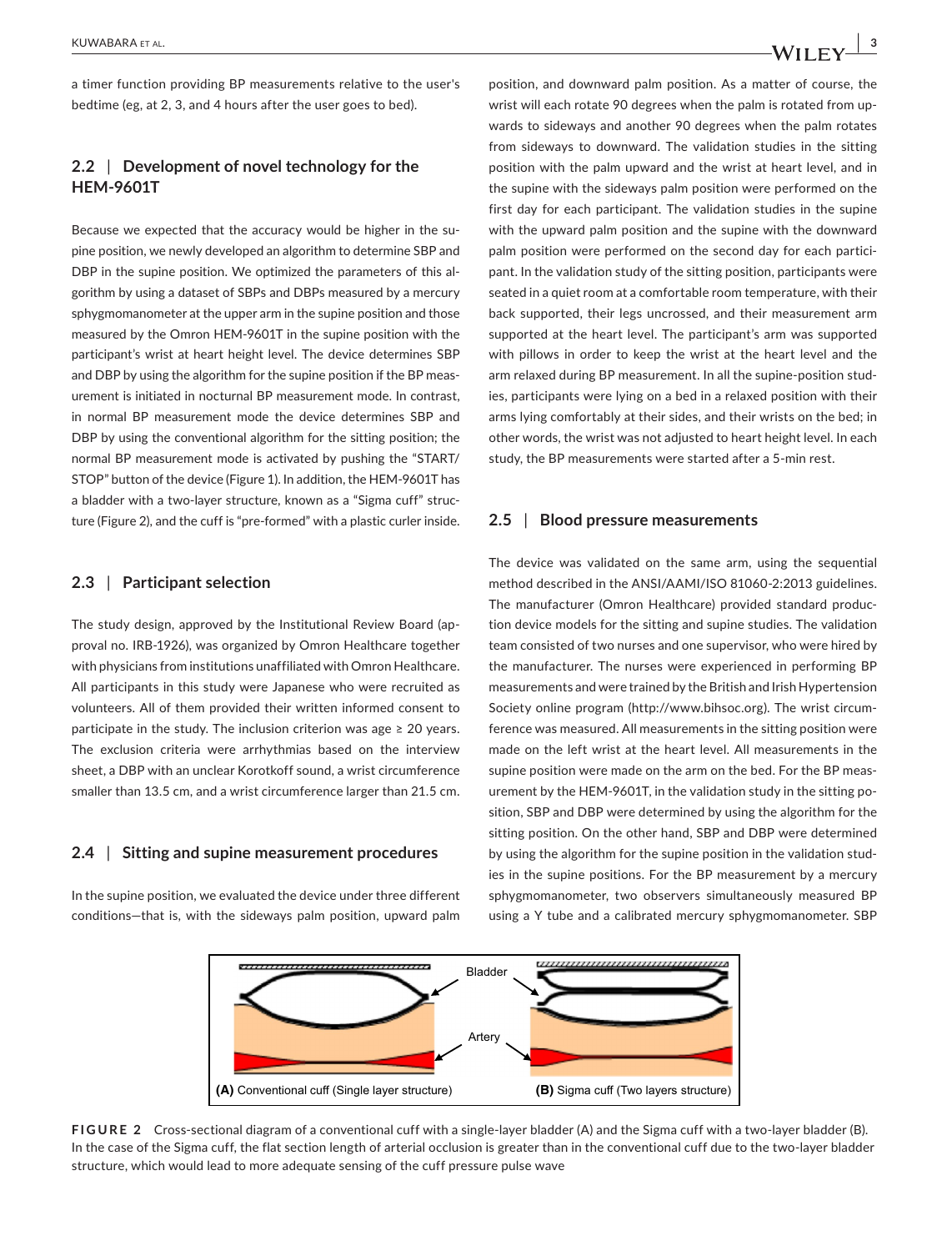|                                                                                                     | Validation for HEM-9601T |                              |                            |                              |  |
|-----------------------------------------------------------------------------------------------------|--------------------------|------------------------------|----------------------------|------------------------------|--|
| <b>Screening and recruitment</b>                                                                    | <b>Sitting</b>           | Supine with<br>sideways palm | Supine with<br>upward palm | Supine with<br>downward palm |  |
| Total screened, n                                                                                   | 99                       | 102                          | 91                         | 91                           |  |
| Total excluded, n                                                                                   | 14                       | 17                           | 6                          | 6                            |  |
| Poor quality sounds                                                                                 | 0                        | $\mathbf{1}$                 | $\Omega$                   | $\Omega$                     |  |
| Body movements, n                                                                                   | $\Omega$                 | $\Omega$                     | $\mathbf{1}$               | $\mathbf{1}$                 |  |
| Reference blood pressure<br>variation, n                                                            | 3                        | $\overline{7}$               | $\mathfrak{D}$             | $\overline{4}$               |  |
| Incorrect wearing of the cuff                                                                       | $\mathbf{1}$             | $\mathbf{1}$                 | $\mathbf{1}$               | $\Omega$                     |  |
| Excluded from the sitting<br>position study                                                         | $\Omega$                 | $\mathbf{1}$                 | $\Omega$                   | $\Omega$                     |  |
| Excluded from the supine<br>with sideways palm<br>position study                                    | 3                        | $\Omega$                     | $\Omega$                   | $\Omega$                     |  |
| Excluded from the supine<br>with upward palm position<br>study                                      | $\mathbf{1}$             | 1                            | $\Omega$                   | $\mathbf{1}$                 |  |
| Excluded from the supine<br>with downward palm<br>position study                                    | $\overline{2}$           | $\overline{2}$               | $\overline{2}$             | $\Omega$                     |  |
| Participant was unavailable<br>for the supine with upward<br>and/or downward palm<br>position study | 4                        | $\overline{4}$               | $\Omega$                   | $\Omega$                     |  |
| Total recruited, n                                                                                  | 85                       | 85                           | 85                         | 85                           |  |

**TABLE 1** Recruitment details for each validation study

was determined based on phasel of the Korotkoff sound. DBP was determined based on phase Ⅴof the Korotkoff sound, except when the Korotkoff sound was still audible with the cuff deflated, in which case phase Ⅳ was used. The BP measurements for each participant were alternately performed using the mercury sphygmomanometer and the automatic device. The time interval between each set of BP measurements was ≥60 sec. Two of the observers were blinded to each other's readings, and the third observer served as a supervisor who checked the BP readings of the other two. BPs measured by the mercury sphygmomanometer were determined as the average value of BPs measured by the two observers. All data from participants were excluded as cases of "Reference BP variation" if any two reference SBP determinations differed by more than 12 mmHg or if any two reference DBP determinations differed by more than 8 mmHg.

# **2.6** | **Analysis of the BP data**

In each study, the BP and other data were analyzed according to the ANSI/AAMI/ISO81060-2:2013 guidelines. The first BP measurements taken with the mercury sphygmomanometer and the automatic device were not applied in the analysis. In each study, analysis was performed according to criteria 1 and 2 as follows.

For criterion 1, we calculated the differences defined as the SBP or DBP value measured by the HEM-9601T minus the mean value of SBP or DBP measured by the mercury sphygmomanometer before and after BP measurement by the HEM-9601T. Three difference values were calculated for each participant. The mean value and standard deviation (SD) of these difference values were calculated in each study.

For criterion 2, the reference SBP or DBP value was defined as the mean value of SBP or DBP measured by the mercury sphygmomanometer at the current and previous measurement sessions. We calculated the differences defined as the mean value of three SBPs or DBPs measured by the HEM-9601T minus the mean value of three reference SBPs or DBPs. The mean value and SD of these difference values were calculated in each study.

# **3** | **RESULTS**

Table 1 summarizes the participant recruitment details for each study. After excluding participants for the reasons shown in Table 1, a group of 85 participants common to all four studies were selected for the analysis in each study. The characteristics of these 85 study participants are shown in Table 2. All the percentages of participants with wrist circumferences of 13.5–15.4 cm, 13.5–17.4 cm, 17.5–21.5 cm, and 19.5–21.5 cm fulfilled the criteria of ISO81060-2:2013 (≥20%, ≥40%, ≥40%, and ≥20%, respectively). Table 3 shows reference SBP and DBP values for the participants in each validation study (n = 255). Figure 3 and Figure 4 show Bland-Altman plots for the differences between the Omron HEM-9601T readings and the observer measurements for SBP and DBP, respectively.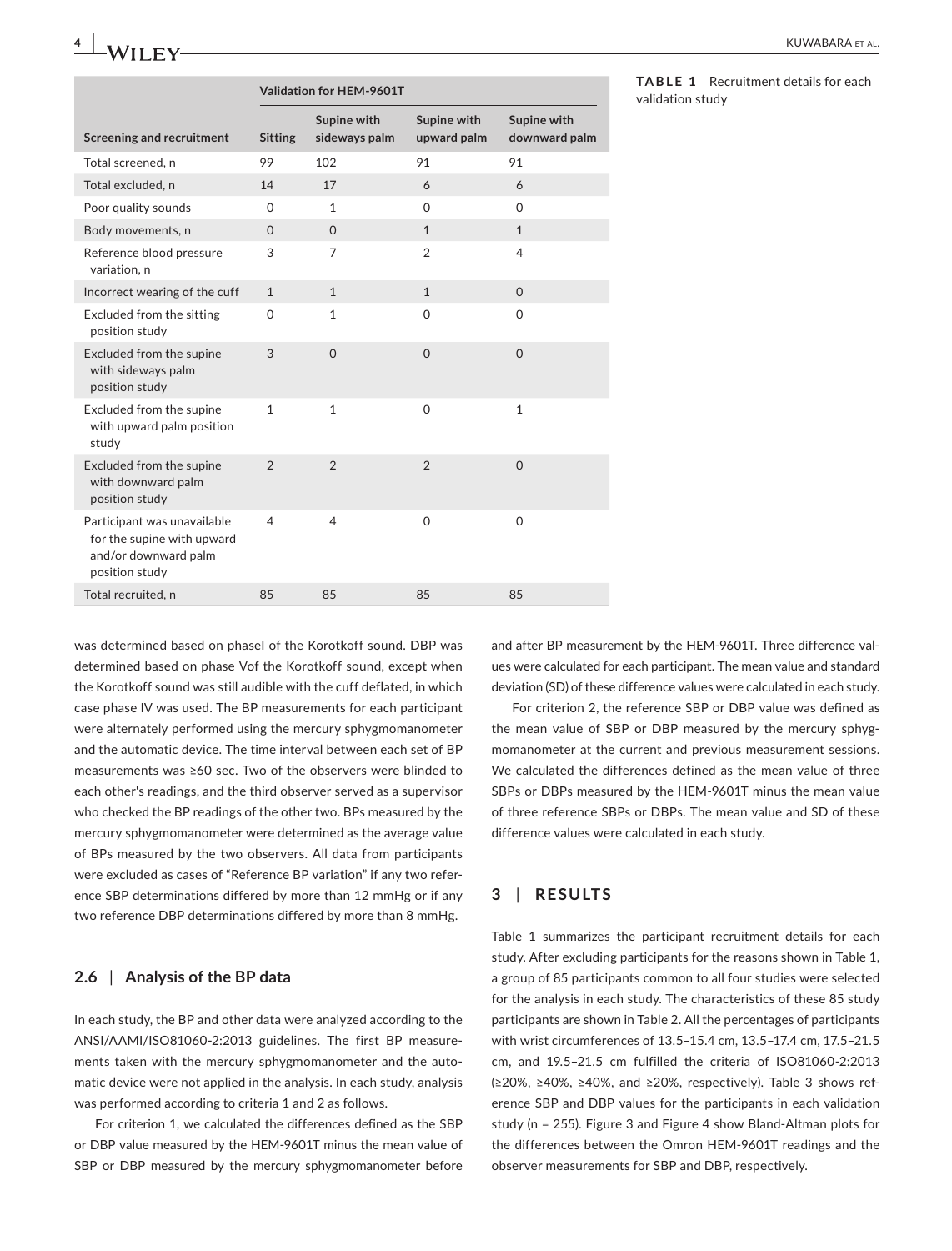| <b>TABLE 2</b> Characteristics of the study<br>participants ( $n = 85$ ) | Age, y (range)                                      | $54.6 \pm 13.3$ (21-82)    |
|--------------------------------------------------------------------------|-----------------------------------------------------|----------------------------|
|                                                                          | Men: women, n (%)                                   | 44: 41 (51.8, 48.2)        |
|                                                                          | Wrist circumstance, cm (range)                      | $17.2 \pm 2.2$ (13.5-21.4) |
|                                                                          | Percentage of the participants with 13.5-15.4 cm, % | 28.2                       |
|                                                                          | Percentage of the participants with 13.5-17.4 cm, % | 56.5                       |
|                                                                          | Percentage of the participants with 17.5-21.5 cm, % | 43.5                       |
|                                                                          | Percentage of the participants with 19.5-21.5 cm, % | 20.0                       |
|                                                                          |                                                     |                            |

*Note.:* Data are expressed as the means ± standard deviation or percentages or number.

The differences in absolute BP value between the two observers ranged from 0 mmHg to 4 mmHg both for SBP and DBP in all four positions. Therefore, there were no reference BP readings which were repeated due to disagreement between observers in all four positions (a criterion of less than 4 mmHg disagreement was used). The mean differences between the reference BPs and HEM-9601T readings for SBP and DBP according to criterion 1 and criterion 2 are shown in Table 4. These results indicate the HEM-9601T fulfilled the validation criteria of the ISO81060-2:2013 (≤5 ± ≤8.0 mmHg for criterion 1; the SD should be less than the threshold shown in Table 4) in all four positions.

# criteria of the ANSI/AAMI/ISO81060-2:2013 guidelines in the sitting position. Additionally, we demonstrated that the accuracies of the HEM-9601T device in the supine with downwards palm position, in the supine with upward palm position and in the supine with downward palm position were acceptable and roughly equivalent to those in the sitting position.

# **4.1** | **Accuracy improvement of the mean differences between the reference BPs and HEM-9601T readings**

# **4** | **DISCUSSION**

In this study, we demonstrated that the Omron HEM-9601T device, a wrist-type home nocturnal BP monitor, fulfilled the validation

**TABLE 3** Reference SBP and DBP of the participants in each validation study  $(n = 255)$ 

Compared to those in the previous validation study for a wristtype nocturnal BP monitor (HEM-9600T) $^{22}$ , the mean differences between the reference BPs and BP readings in the present validation study of the HEM-9601T were dramatically improved in three supine positions, with a maximum improvement of 4.4 mmHg for

|                                                    | Validation for HEM-9601T             |                                      |                                      |                                      |
|----------------------------------------------------|--------------------------------------|--------------------------------------|--------------------------------------|--------------------------------------|
|                                                    | <b>Sitting</b>                       | Supine with<br>sideways palm         | Supine with<br>upward palm           | Supine with<br>downward palm         |
| Reference SBP, mmHg<br>(range)                     | $125.2 \pm 22.0$<br>$(85.3 - 188.5)$ | $125.3 \pm 22.5$<br>$(86.0 - 189.0)$ | $124.4 \pm 21.1$<br>$(90.0 - 179.8)$ | $125.9 \pm 22.3$<br>$(87.5 - 187.5)$ |
| Percentage with high<br>SBP (≥160 mmHg), %         | 8.6                                  | 9.8                                  | 7.1                                  | 9.4                                  |
| Percentage with<br>medium SBP (≥140<br>$mmHg$ ), % | 25.9                                 | 28.6                                 | 22.7                                 | 23.5                                 |
| Percentage with low<br>SBP (≤100 mmHg), %          | 11.4                                 | 12.5                                 | 14.1                                 | 12.9                                 |
| Reference DBP, mmHg<br>(range)                     | $79.7 \pm 14.6$<br>$(51.5 - 118.0)$  | $76.8 \pm 14.4$<br>$(45.8 - 109.5)$  | $74.7 \pm 13.8$<br>$(44.5 - 110.5)$  | $76.6 \pm 13.9$<br>$(50.3 - 114.3)$  |
| Percentage with high<br>DBP (≥100 mmHg), %         | 11.4                                 | 7.5                                  | $2.4*$                               | 5.5                                  |
| Percentage with<br>medium DBP (≥85<br>$mmHg$ ), %  | 34.5                                 | 29.4                                 | 28.2                                 | 28.6                                 |
| Percentage with low<br>DBP (≤60 mmHg), %           | 8.2                                  | 11.8                                 | 13.3                                 | 10.2                                 |

*Note.:* Data are expressed as the means ± standard deviation or percentages.

Abbreviations: DBP, diastolic blood pressure; SBP, systolic blood pressure.

\*Limitation: The percentage of participants with high DBP (≥100 mmHg) in the study of the supine with upward palm position did not fulfill the criteria of ISO81060-2:2013 (≥5%).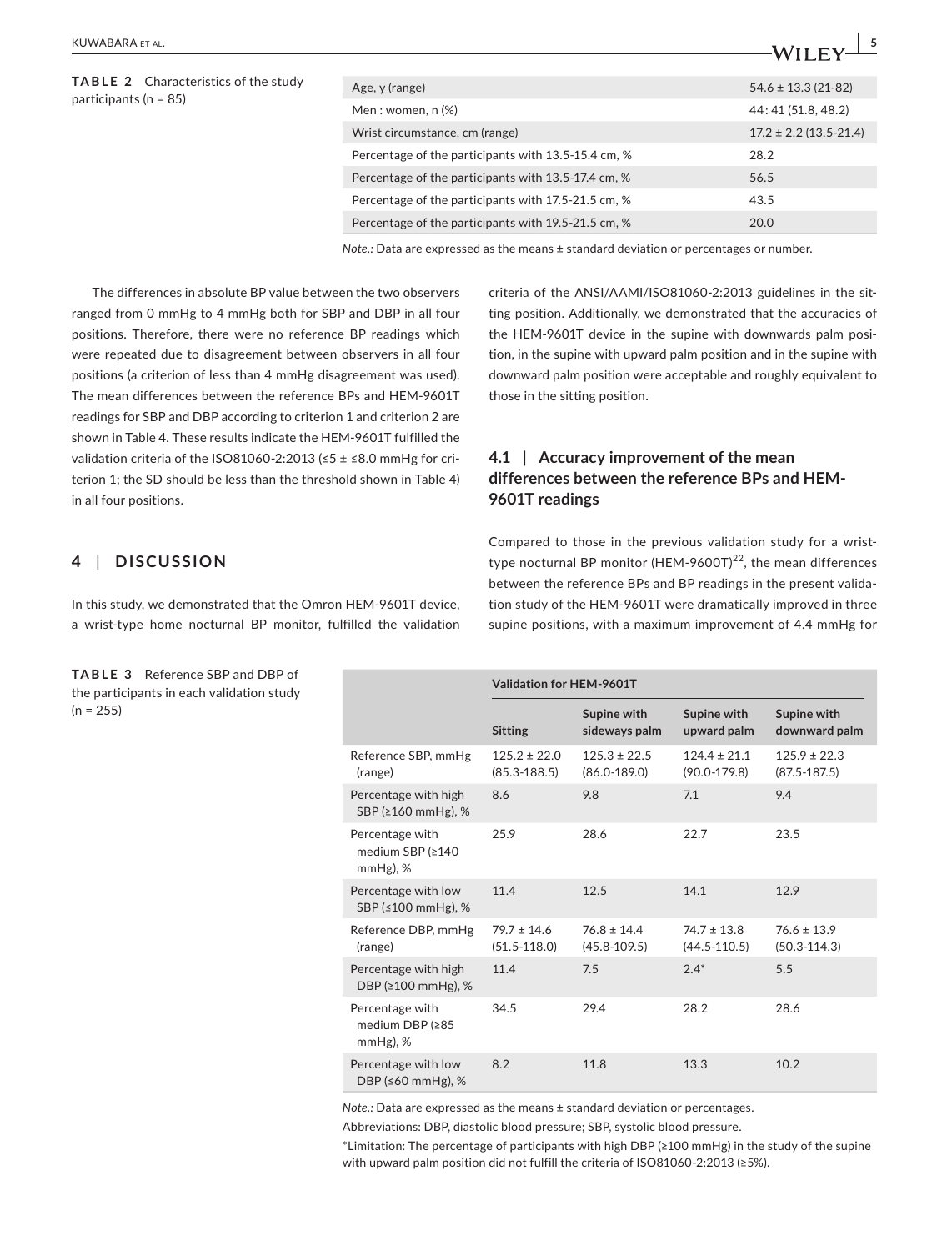

**FIGURE 3** Bland-Altman plots of the differences between the Omron HEM-9601T readings and the observer measurements for systolic blood pressure in the sitting position (A), the supine position with sideways palm (B), the supine position with upward palm (C), and the supine position with downward palm (D) (N = 255)

SBP in the case of the supine with sideways palm position. These results might be attributable to our newly developed algorithm for the supine position, because the algorithm was developed by using a dataset of BPs obtained by a mercury sphygmomanometer and the HEM-9601T, both in the supine position. In the case of conventional wrist-type BP devices, the parameters of the algorithm used to determine SBP and DBP were optimized by using BP datasets from several participants obtained by a mercury sphygmomanometer and a wrist device, both in the sitting position. Therefore, the accuracy of the wrist device is only guaranteed in the case of BP measurement conducted in the sitting position—specifically, in the sitting position with the wrist and palm in the same angle and posture as for the BP data collection conducted to develop the algorithm. By changing the position from sitting to supine, the degree of amplification between the brachial artery and radial or ulnar artery might differ. In addition, the positional relationships between the radial artery or ulnar artery and radius or tendon in the supine position, especially with the sideways palm position, might differ from those in the sitting position with palm upward, which was the position used for the BP data collection when developing the algorithm. These differences in the measurement conditions might be the cause of the large differences in the mean

differences between the reference BPs and wrist device readings. In this study, although we used the algorithm for the supine position, mean differences of 2.2 mmHg for SBP and 1.8 mmHg for DBP remained between the reference BPs and HEM-9601T readings in the supine with sideways palm position. This might have been due to the difference in the height from the bed between the wrist and upper arm in the supine position. Some previous studies demonstrated that BP differs by 7 mmHg if the height difference between the heart level and cuff position is 10  $\text{cm}^{24-25}$ due to hydrostatic pressure. In this study, the mean height difference between the height from the bed at the middle of the upper arm and the height from the bed at the middle of the wrist in the supine position was 1.7 cm. Based on this result, it is estimated that 1.2 mmHg, which is almost half of the total difference of 2.2 mmHg for SBP, could be attributed to the height difference between the arm and wrist in the supine position. Because the supine-position algorithm cannot automatically compensate for the height difference between the wrist and the upper arm, it will be necessary to develop technologies that can automatically detect this height difference and adjust the BP values accordingly. Such technologies will be especially crucial for night-time BP measurement under real-world sleeping conditions.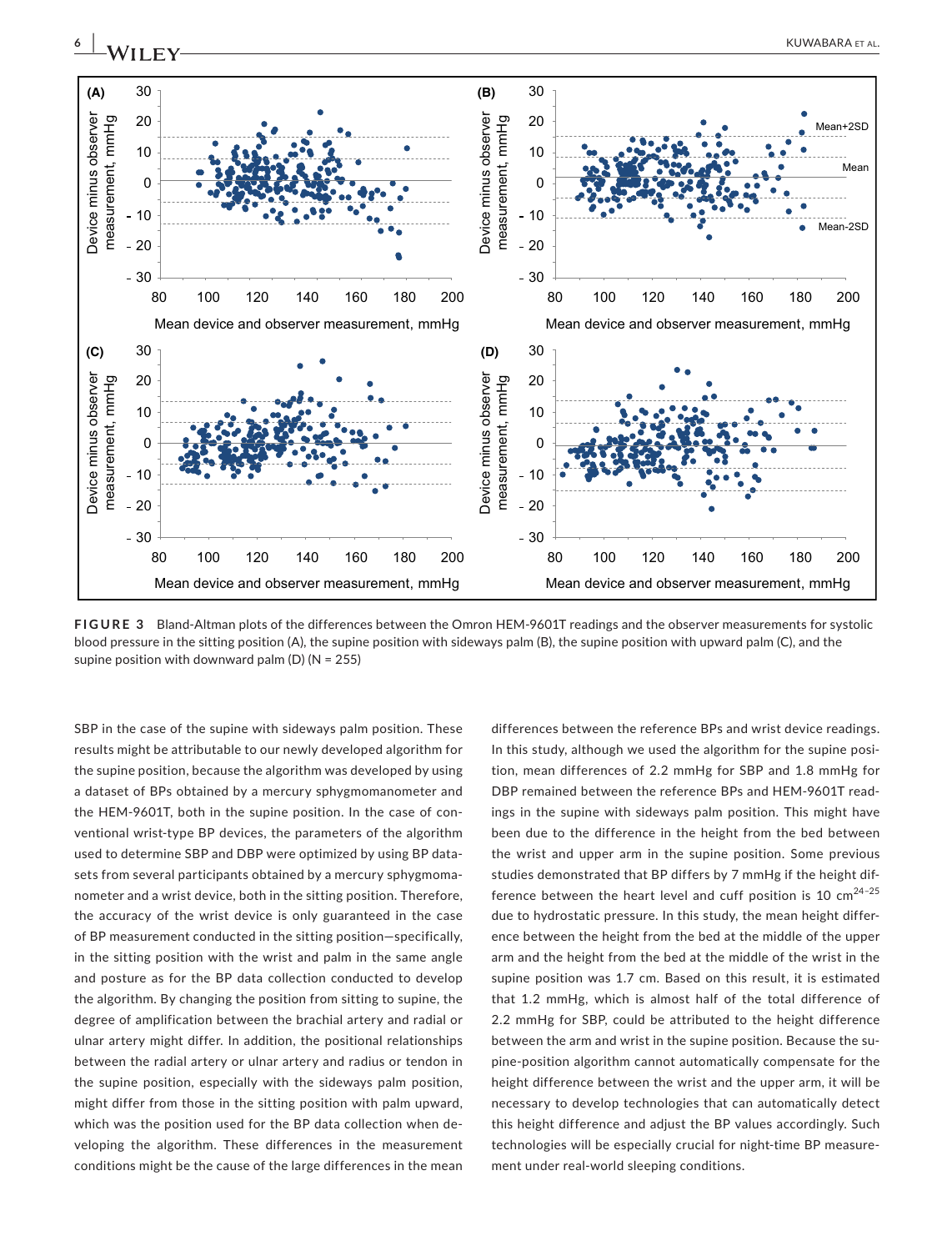

**FIGURE 4** Bland-Altman plots of the differences between the Omron HEM-9601T readings and the observer measurements for diastolic blood pressure in the sitting position (A), the supine position with sideways palm (B), the supine position with upward palm (C), and the supine position with downward palm (D) (N = 255)

|                                    | Validation for HEM-9601T |                           |                         |                              |  |
|------------------------------------|--------------------------|---------------------------|-------------------------|------------------------------|--|
|                                    | <b>Sitting</b>           | Supine with sideways palm | Supine with upward palm | Supine with<br>downward palm |  |
| Difference in SBP for criterion 1. | $1.2 \pm 6.9$            | $2.2 \pm 6.5$             | $0.1 \pm 6.6$           | $-0.8 \pm 7.2$               |  |
| mmHg                               | (passed)                 | (passed)                  | (passed)                | (passed)                     |  |
| Difference in SBP for criterion 2, | $1.2 \pm 5.9$ (6.8)      | $2.2 \pm 5.6$ (6.5)       | $0.1 \pm 6.0$ (6.9)     | $-0.8 \pm 6.1$ (6.8)         |  |
| mmHg                               | (passed)                 | (passed)                  | (passed)                | (passed)                     |  |
| Difference in DBP for criterion 1. | $1.1 \pm 5.5$            | $1.8 \pm 5.7$             | $1.5 \pm 6.2$           | $0.5 \pm 6.4$                |  |
| mmHg                               | (passed)                 | (passed)                  | (passed)                | (passed)                     |  |
| Difference in DBP for criterion 2. | $1.1 \pm 4.9$ (6.8)      | $1.8 \pm 5.1$ (6.7)       | $1.5 \pm 5.6$ (6.7)     | $0.5 \pm 5.9$ (6.9)          |  |
| mmHg                               | (passed)                 | (passed)                  | (passed)                | (passed)                     |  |

**TABLE 4** Results of each validation study

Mean device and observer measurement, mmHg

*Note.:* Data are expressed as the means ± standard deviation and the means ± standard deviation (threshold of the standard deviation) for criterion 1 and criterion 2, respectively.

# **4.2** | **Accuracy improvement of the SD of the mean differences**

In this study, the SD of the mean differences between the reference BPs and HEM-9601T readings were relatively improved in all three supine positions compared to those in the previous validation study for the HEM-9600 $T^{22}$ . These results might be attributable to an improvement of the cuff for the HEM-9601T. The HEM-9601T has a bladder with a two-layer "Sigma cuff" structure, and the cuff is "pre-formed" with a plastic curler inside. In the case of the Sigma cuff, due to the two-layer structure of the bladder, the flat section length of arterial occlusion could be greater than in a conventional cuff of the same width. This advantage is expected to lead to more adequate sensing of the cuff pressure pulse wave. For the pre-formed cuff, it is expected that the structure of the plastic curler will function as a backboard to the bladder, which would lead to an increase in the stroke volume,

Mean device and observer measurement, mmHg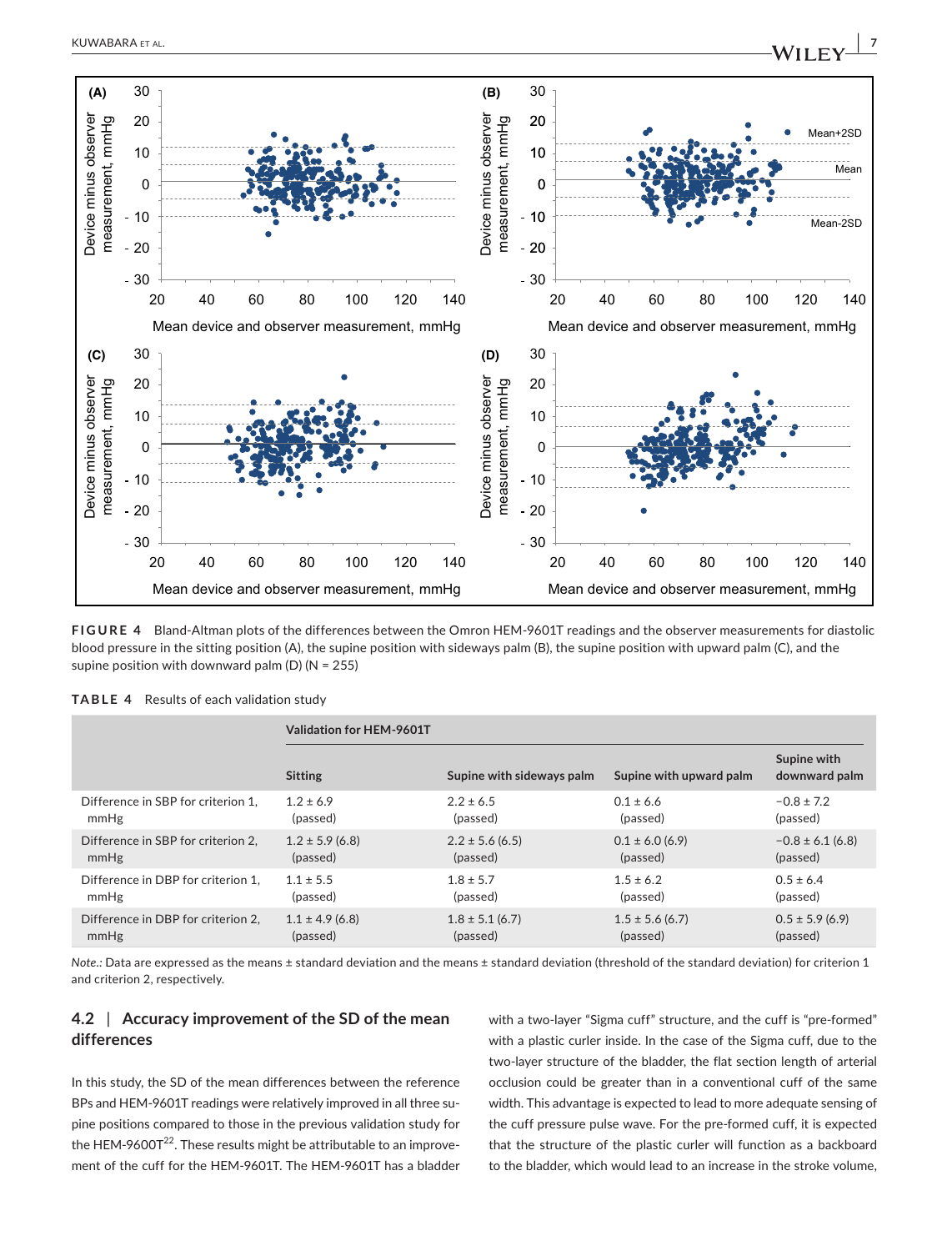and thereby an increase in the cuff inflation to press the blood vessels vertically. Such an increase in the stroke volume of the cuff would help the cuff to occlude the artery effectively, resulting in adequate sensing of the cuff pressure pulse wave. These phenomena might have contributed to the observed decrease in the SD of the mean differences between the reference BPs and HEM-9601T readings.

### **4.3** | **Limitation and future perspectives**

For now, there are no established validation protocols and no requirements for an automatic oscillometric BP monitor in the supine position. Therefore, in a strict sense, the results of this study in the supine position should be regarded as a reference for clinical practice. In this study, to compare the accuracy performance of the HEM-9601T in the sitting position, the supine with sideways palm position, the supine with upward palm position and the supine with downward palm position, a group of 85 participants common to all four studies were selected for the analysis in each study. The distribution of the reference SBP and DBP in the sitting position fulfilled the criteria of the ISO81060-2:2013 guidelines. However, in the analyses of the three supine positions, although the distribution of the reference SBP in all three supine positions and those of the reference DBP in the supine with sideways palm position and supine with downward palm position fulfilled the criteria of the guidelines, the distribution of the reference DBP in the supine with upward palm position did not fulfill the criteria. This may have been attributable to day-by-day BP variability and/or the difference of body position between sitting and supine. Moreover, this study was conducted under laboratory conditions by well-trained nurses. Therefore, the accuracy of HEM-9601T demonstrated in this study can only be guaranteed under laboratory conditions. The accuracy of the wrist device should be further evaluated under real-world conditions. In particular, a future study evaluating the difference between nighttime BP measured by a wrist-type BP monitor and that measured by an upper-arm BP monitor under real-world sleeping conditions will be needed in order to assess how the wrist-type BP monitor is adopted and experienced by users for monitoring night-time BP.

# **5** | **CONCLUSION**

The Omron HEM-9601T fulfilled the validation criteria of the ANSI/ AAMI/ISO81060-2:2013 guidelines when used in the sitting position with the wrist at heart level, and its accuracy in the supine position was acceptable and roughly equivalent to that in the sitting position. These results indicate that the accuracy of the Omron HEM-9601T, a wrist-type home nocturnal BP monitor, is acceptable not only in the sitting position but also in the supine position when the algorithm for the sitting or supine position is appropriately chosen depending on the position of the patient. A wrist-type home BP monitor could be a more suitable tool for repeated nocturnal BP measurements at home than an upper-arm device, and could improve the reliability of diagnosis and management of nocturnal hypertension.

### **ACKNOWLEDGMENTS**

We gratefully acknowledge the volunteers who agreed to have their BP measured for the purpose of this study.

#### **DISCLOSURE**

Y Imai, T Ohkubo and K Kario received research grants from Omron Healthcare, and are consultants for Omron Healthcare.

#### **AUTHOR CONTRIBUTIONS**

**1) Conception**: Mitsuo Kuwabara PhD, **2) Drafting of the manuscript or critical revision for important intellectual content:** Mitsuo Kuwabara PhD, **3) Final approval of the submitted manuscript:** Mitsuo Kuwabara PhD, Kanako Harada MPH, Yukiko Hishiki BA, Takayoshi Ohkubo MD, PhD, Kazuomi Kario MD, PhD, and Yutaka Imai MD, PhD.

## **ORCID**

*Mitsuo Kuwabara* **<https://orcid.org/0000-0003-2727-1575>** *Takayoshi Oh[kubo](https://orcid.org/0000-0002-8251-4480)* <https://orcid.org/0000-0002-3283-8196> *Kazuomi Kario* <https://orcid.org/0000-0002-8251-4480>

#### **REFERENCES**

- 1. Staessen JA, Thijs L, Fagard R, et al. Predicting cardiovascular risk using conventional vs ambulatory blood pressure in older patients with systolic hypertension. Systolic Hypertension in Europe Trial Investigators. *JAMA*. 1999;282:539–546.
- 2. Kikuya M, Ohkubo T, Asayama K, et al. Ambulatory blood pressure and 10–year risk of cardiovascular and noncardiovascular mortality: the Ohasama study. *Hypertension*. 2005;45:240–245.
- 3. Boggia J, Li Y, Thijs L, et al. Prognostic accuracy of day versus night ambulatory blood pressure: a cohort study. *Lancet*. 2007;370:1219–1229.
- 4. Investigators T-H, Roush GC, Fagard RH, et al. Prognostic impact from clinic, daytime, and night-time systolic blood pressure in nine cohorts of 13,844 patients with hypertension. *J Hypertens*. 2014;32:2332–2340.
- 5. Chonan K, Kikuya M, Araki T, et al. Device for the self-measurement of blood pressure that can monitor blood pressure during sleep. *Blood Press Monit*. 2001;6:203–205.
- 6. Kollias A, Ntineri A, Stergiou GS. Association of night-time home blood pressure with night-time ambulatory blood pressure and target organ damage: a systematic review and meta-analysis. *J Hypertens*. 2017;35:442–452.
- 7. Kario K. Nocturnal Hypertension: New Technology and Evidence. *Hypertension*. 2018;71:997–1009.
- 8. Ushio H, Ishigami T, Araki N, et al. Utility and feasibility of a new programmable home blood pressure monitoring device for the assessment of night-time blood pressure. *Clin Exp Nephrol*. 2009;13:480–485.
- 9. Ishikawa J, Hoshide S, Eguchi K, et al. Japan Morning Surge-Home Blood Pressure Study Investigators Group. Night-time home blood pressure and the risk of hypertensive target organ damage. *Hypertension*. 2012;60:921–928.
- 10. Stergiou GS, Nasothimiou EG, Destounis A, Poulidakis E, Evagelou I, Tzamouranis D. Assessment of the diurnal blood pressure profile